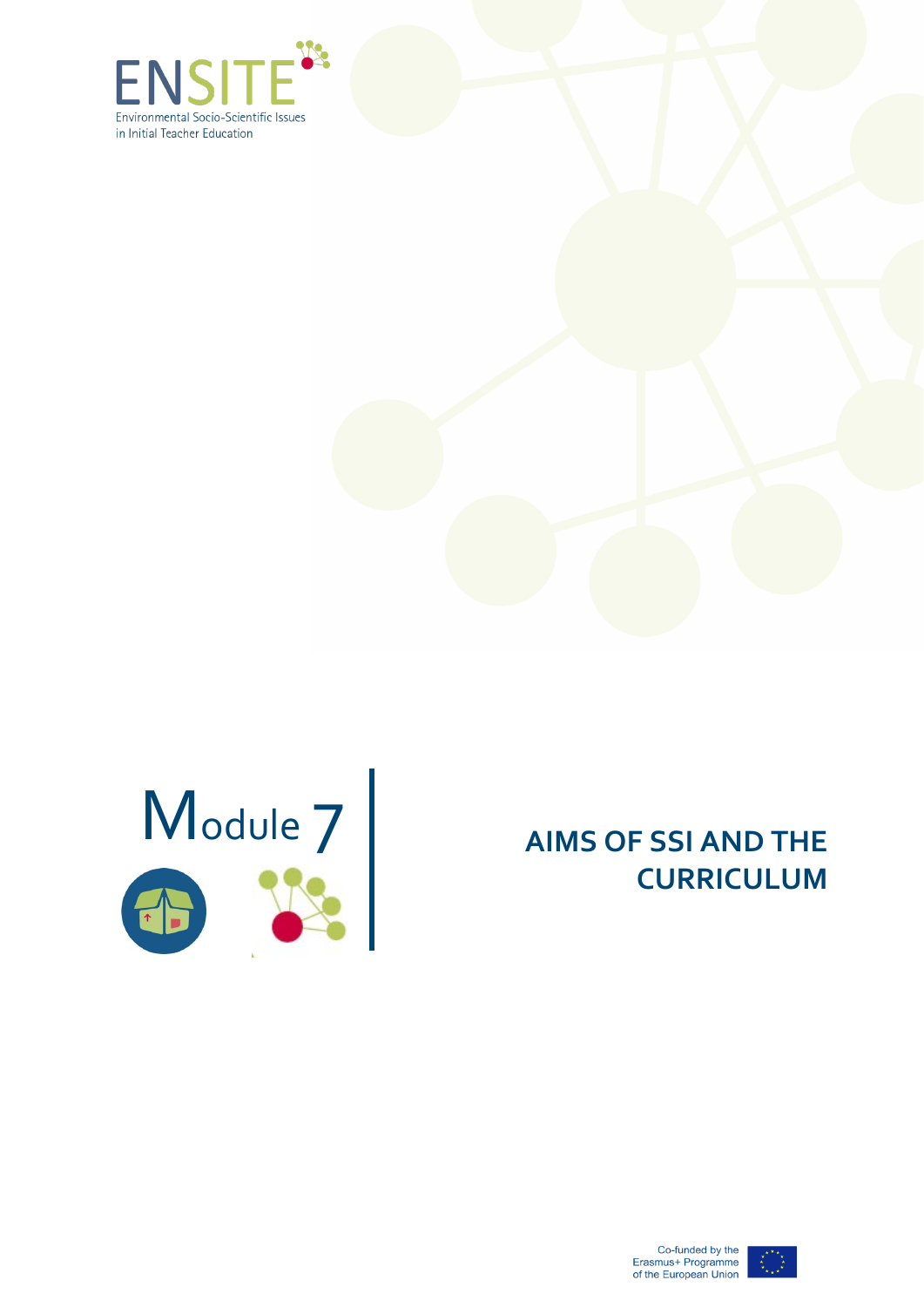

This outline is based on the work within the project Environmental Socio-Scientific Issues in Initial Teacher Education (ENSITE). Coordination: Prof. Dr. Katja Maaß, UNIVERSITY OF EDUCATION FREIBURG, Germany. Partners: UNIVERSITEIT UTRECHT, Netherlands; ETHNIKO KAI KAPODISTRIAKO PANEPISTIMIO ATHINON,Greece; UNIVERSITÄT KLAGENFURT, Austria; UNIVERZITA KARLOVA, Czech Republic; UNIVERSITA TA MALTA, Malta; HACETTEPE UNIVERSITY, Turkey; NORGES TEKNISK-NATURVITENSKAPELIGE UNIVERSITET NTNU, Norway; UNIVERSITY OF NICOSIA, Cyprus; INSTITUTE OF MATHEMATICS AND INFORMATICS AT THE BULGARIAN ACADEMY OF SCIENCE, Bulgaria; UNIVERZITA KONSTANTINA FILOZOFA V NITRE, Slovakia.

The project Environmental Socio-Scientific Issues in Initial Teacher Education (ENSITE) has received co funding by the Erasmus+ programme of the European Union (grant no. 2019-1-DE01-KA203-005046). Neither the European Union/European Commission nor the project's national funding agency DAAD are responsible for the content or liable for any losses or damage resulting of the use of these resources.

© ENSITE project (grant no. 2019-1-DE01-KA203-005046) 2019-2022, lead contributions by International Centre for STEM Education (ICSE) at the University of Education Freiburg, Germany. CC BY-NC-SA 4.0 license granted.







Pädagogische Hochschule Freiburg Université des Sciences de l'Education · University of Education

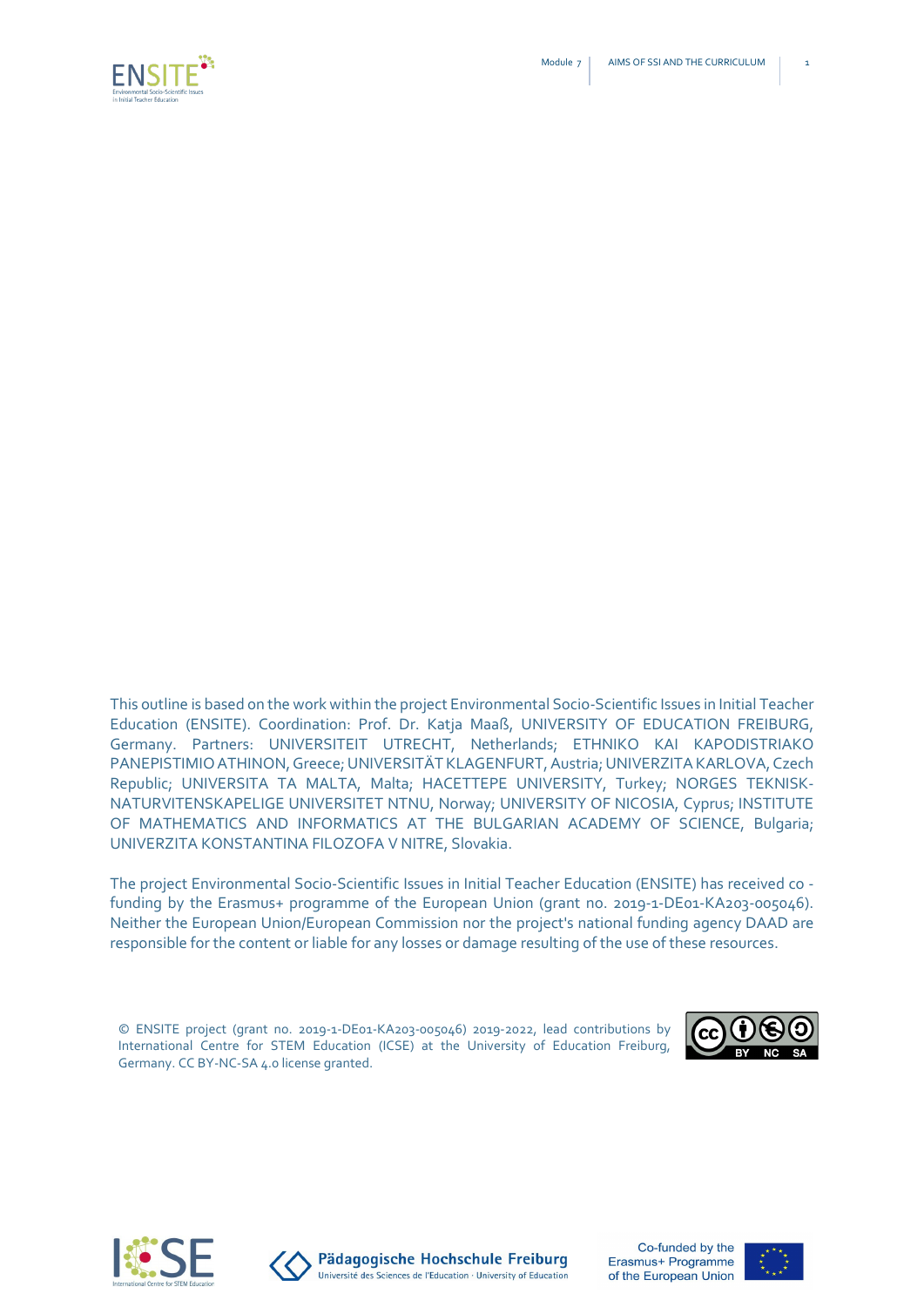



## **General overview and aim**

In this module, future mathematics and science teachers, in initial teacher education, are introduced to the aspects of Environmental Socio-Scientific Issues (EnvSSI) that are related to the educational goals and to ways how these issues could be embedded in the curriculum. This module is closely connected with social and socio-political everyday life decisions, teacher education, the design of teaching scenarios and the STEM movement.

The intention of module O<sub>7</sub> is to raise awareness among future science and maths teachers about the need of including EnvSSI in their day-to-day teaching, as well as to prepare them to be able to analyse mathematics and science curricula (and related materials) in relation to such issues. Additionally, this module prepares future teachers to find points of contact in mathematics and science curricula that make it possible to address such issues, and how to deal with some of the requirements of curricula when integrating EnvSSI, such as students' engagement in dialogue, discussion and argumentation, etc.

The module was designed so as to be relevant to day-to-day teaching and to prioritize students' active learning. Therefore, it offers future teachers concrete examples and tasks in order to give them experience in dealing with EnvSSI themselves, as well as a theoretical background in order to enhance their understanding and to acquire the necessary skills and knowledge to enact these issues in their classroom practices.



### **Relevant topics**

In this module, the emphasis is set on the aims of EnvSSIs in relation with mathematics and science curriculum. Through some examples of EnvSSIs, students will study, on one hand, the role of maths and science while dealing with such issues, and on the other hand, their connection to maths and science educational goals.

Then, through the provided theoretical framework, they will learn about the Socio Scientific Issue movement, its relation to STEM education, and about the specific features that EnvSSI based teaching requires. Also, they will study ways how to enact EnvSSIs in classroom (such as a role-playing scenario design, and theoretical frameworks for analysing students' arguments). What's more, they will be brought to reflect on challenges and dilemmas that teachers experience when integrating EnvSSIs into mathematics or science teaching.

Then, students will experience how to enact EnvSSIs in mathematics and science classrooms through two specific issues as from learner's perspective and teacher's perspective. They will connect these examples to relevant theories and teaching practices. Also, they will design mathematics and science tasks related to thematic areas included in the issues examples.

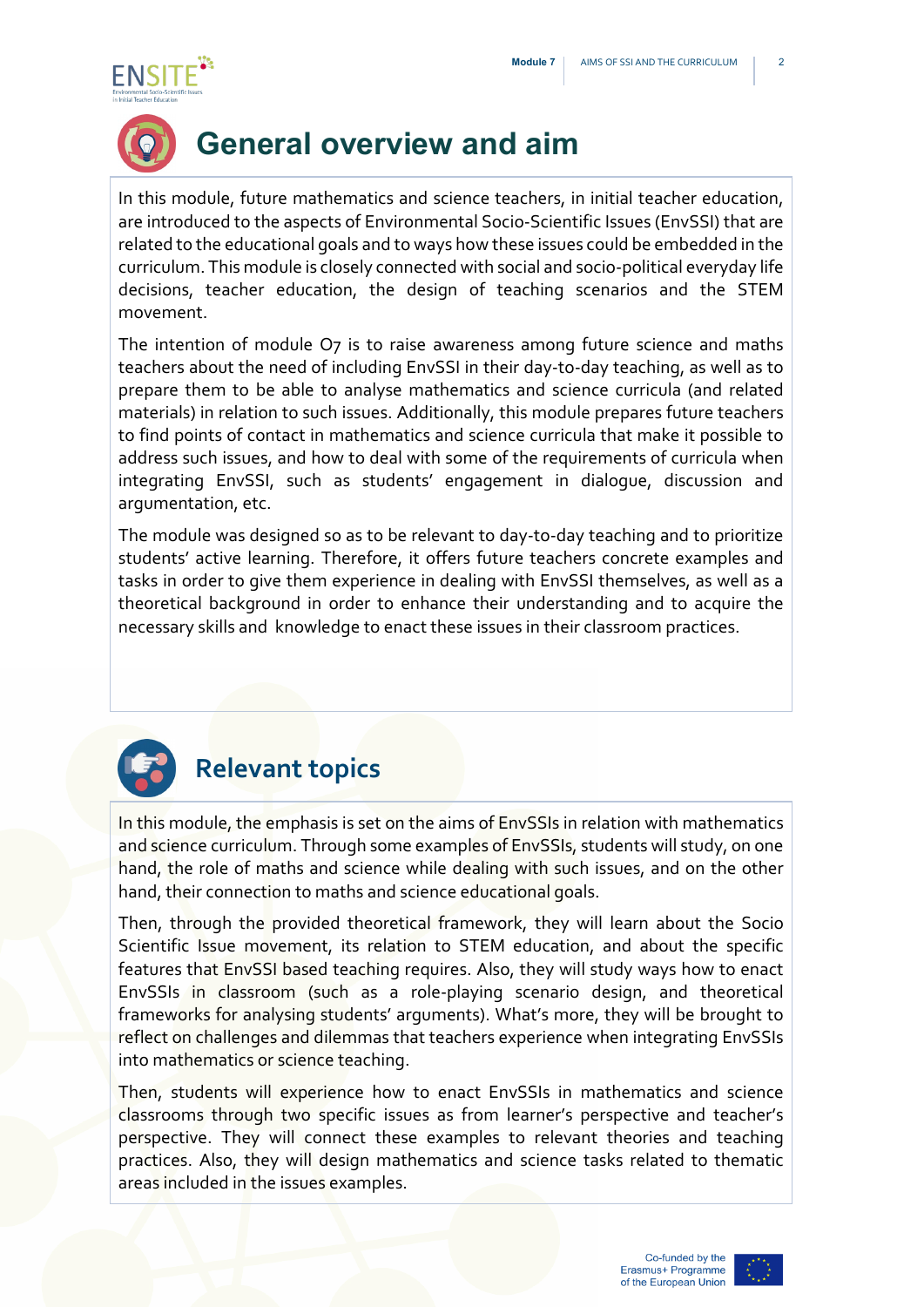

In the end, they will get a first insight in how to include EnvSSI in their lessons by designing an EnvSSI-based mathematics and science lesson and connecting it to the national curriculum.



### **Learning Outcomes**

Students will acquire

- Experience in dealing with environmental socio-scientific issues (Activities 1.1, 1.2 and  $\Delta$ .1)
- Awareness about some characteristics of environmental socio-scientific issues such as controversy and uncertainty (Activities 1.1 and 1.2)
- Awareness about the role of mathematics and science when dealing with environmental socio-scientific issues (Activity 1.1)
- Awareness about the role and the relation of environmental socio-scientific issues in the mathematics and science curriculum (Activities 1.2, 2.1 and 4.2)
- Awareness about the challenges and dilemmas when integrating environmental socio-scientific issues into mathematics or science teaching (Activities 1.2, 2.2 and  $(4.2)$
- Knowledge about aspects of socio-scientific issues and their role in the environmental education (Activity 2.1)
- Knowledge on how to enact environmental socio-scientific issues in classroom (Activity 2.3)
- Skills on how to design and analyse a role-playing scenario (Activity 2.3)
- Skills on how to analyse students' arguments in response to a socio-scientific issue (Activity 2.4)
- Experience in debating and in argumentation (Activity 3.1)
- Knowledge in handling a debate in classroom and in managing the different storylines in a debate (Activity 3.1)
- Awareness about the multiplicity of factors that could be involved in an environmental socio-scientific issue (Activity 3.2)
- Skills on how to identify aspects of mathematics and science teaching related to an environmental socio-scientific issue (Activity 3.2)
- Awareness about how to deal with the uncertainty while teaching environmental socio-scientific issues (Activities 3.2 and 4.2)
- First knowledge and skills on how to implement a mathematics or science lesson based on an environmental socio-scientific issue (Activity 4.1)

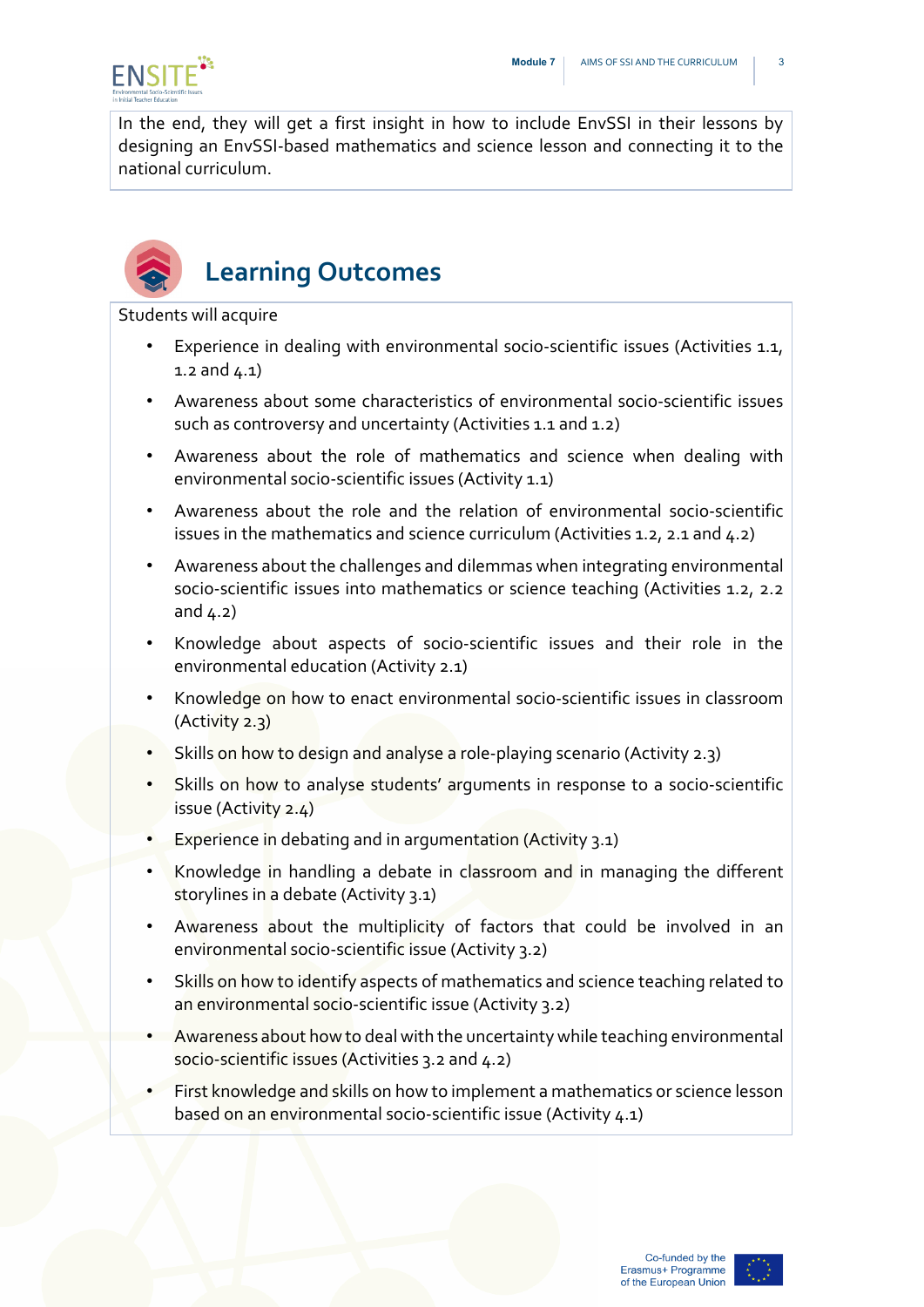



### **Flowchart and Module plan**

This module involves four sections, all structured into several activities. It includes 300 minutes of sessions and 60 minutes of homework. It includes lecture parts, group discussions, a debate and student presentations. The structure is as follows:

- 1. Introducing the environmental socio-scientific issues (EnvSSIs) and understanding their connection with mathematics and science curriculum: 40 min
- 2. Exploiting research findings on connecting EnvSSIs to mathematics and science educational goals: 80 min
- 3. Experiencing how to enact EnvSSIs in mathematics and science classrooms: 120 min
- 4. Implementing an EnvSSI-based maths and sciences lessons and connecting it to the national curriculum: 60 min + 60 min homework

**1st session:** Introducing the environmental socio-scientific issues (EnvSSIs) and understanding their connection with mathematics and science curriculum.

> •Activity 1.1: Brainstorming about EnvSSIs.

•Activity 1.2: Reflecting on EnvSSIs' connections with mathematics & science education.

**2nd session:** Exploiting research findings on connecting EnvSSIs to goals.

> •Activity 2.1: ΕnvSSIs and education. •Activity 2.2: Readings on Teachers' challenges.

- •Activity 2.3: Example of enacting EnvSSIs in classroom: The case of role-playing scenario.
- •Activity 2.4: Theoretical frameworks for analyzing students' arguments.

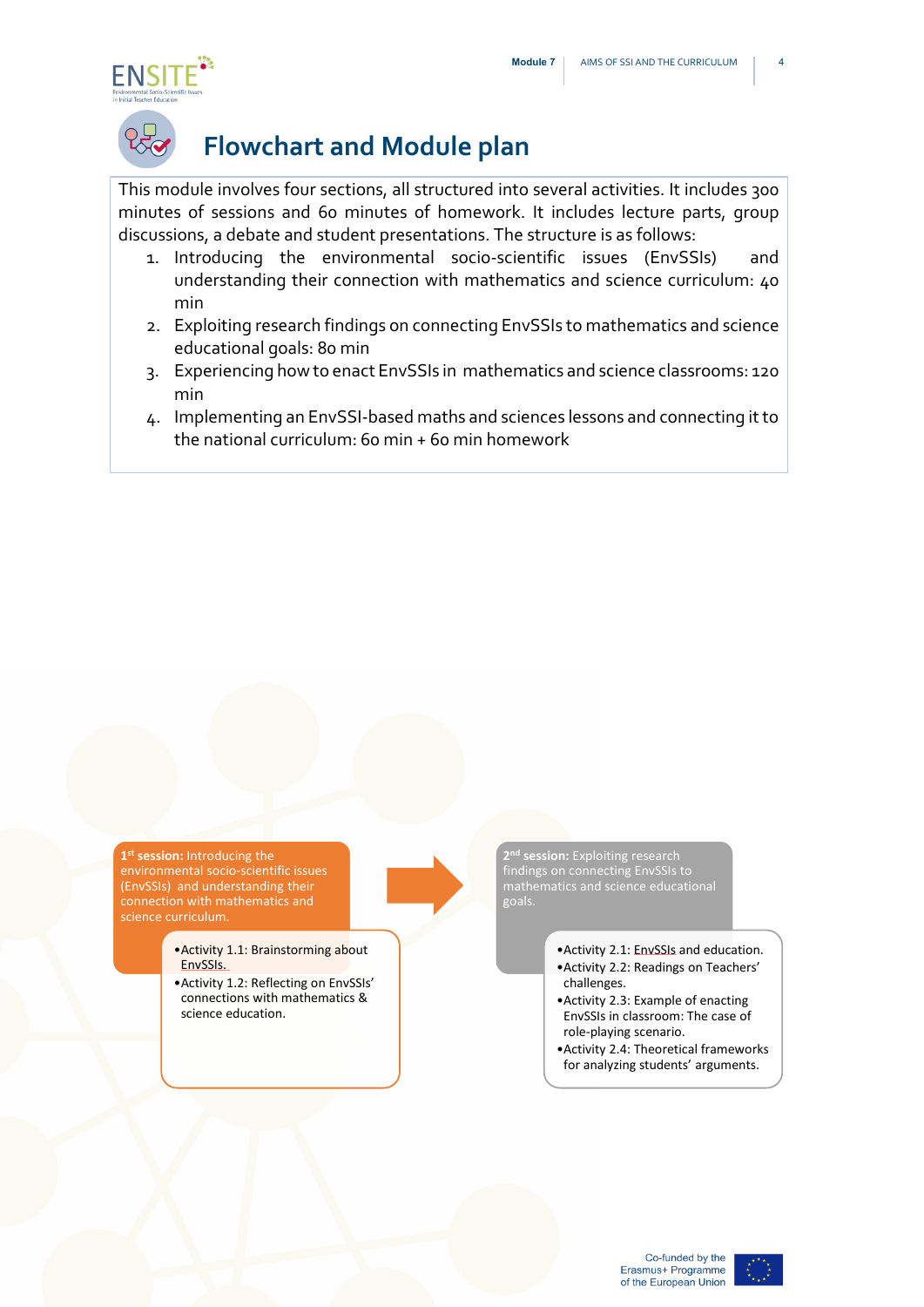

science classrooms.

- •Activity 3.1: Dealing with the Paper or Plastic Bag issue: Roleplaying scenario & Positioning theory.
- •Activity 3.2: Dealing with a specific Lake Drainage and recreation issue: Multiplicity of the factors & "Uncertainty".

**4rd session:** Implementing an EnvSSI-based maths and sciences lessons and connecting it to the national curriculum.

> •Activity 4.1: Lesson design. •Activity 4.2: Reflecting on the lesson design.

1. Introducing the environmental socio-scientific issues (EnvSSIs) and understanding their connection with mathematics and science curriculum. ( 40 min)

**1.1. Brainstorming about EnvSSIs.**





Duration: 20 minutes

This is a brainstorming activity. Through two examples of EnvSSI, the intention of this activity is to let future teachers discuss and arque their opinions about these specific issues and to let them experience their controversial character. Additionally, first reflections on the role of mathematics and science in defending their claims and in handling these issues are initiated.

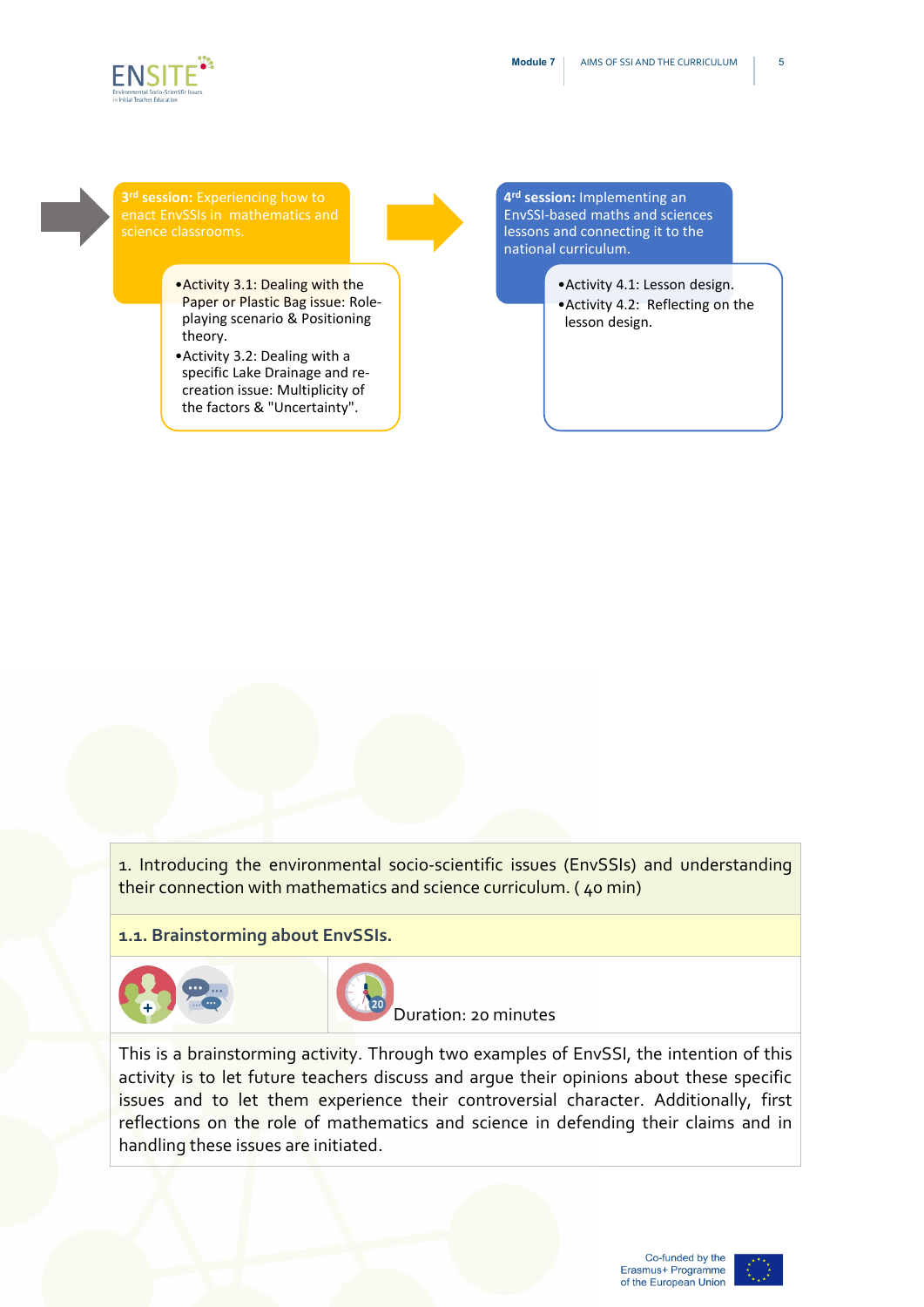

Teacher Educators introduce the module using the ppt presentation [1] and then present the activity 1.1 to pre-service teachers. For one of the two issues presented here, they can also refer to the module IO4: *Analysing (Big) Data, Activity 1.1*.

This session contributes to the achievement of the following learning outcomes:

- Experience in dealing with environmental socio-scientific issues (Activities 1.1, 1.2 and  $(4.1)$
- Awareness about some characteristics of environmental socio-scientific issues such as controversy and uncertainty (Activities 1.1 and 1.2)
- Awareness about the role of mathematics and science when dealing with environmental socio-scientific issues (Activities 1.1)

**1.2. Reflecting on EnvSSIs' connections with mathematics & science education.**





Duration: 20 minutes

The intention of this activity is to let future teachers think about the importance of teaching such controversial issues and about their role in achieving expected learning outcomes of mathematics and sciences curriculum. Also, future teachers are invited to reflect about the eventual concerns if they were asked to teach such issues.

This session contributes to the achievement of the following learning outcomes:

- Experience in dealing with environmental socio-scientific issues (Activities 1.1, 1.2 and  $(4.1)$
- Awareness about some characteristics of environmental socio-scientific issues such as controversy and uncertainty (Activities 1.1 and 1.2)
- Awareness about the role and the relation of environmental socio-scientific issues in mathematics and science curriculum (Activities 1.2, 2.1 and 4.2)
- Awareness about the challenges and dilemmas when integrating environmental socio-scientific issues into mathematics or science teaching (Activities 1.2 and 2.2 and  $4.2)$

2. Exploiting research findings on connecting EnvSSIs to mathematics and science educational goals. (**80 min**)

**2.1. EnvSSIs and education.**



Duration:10 minutes

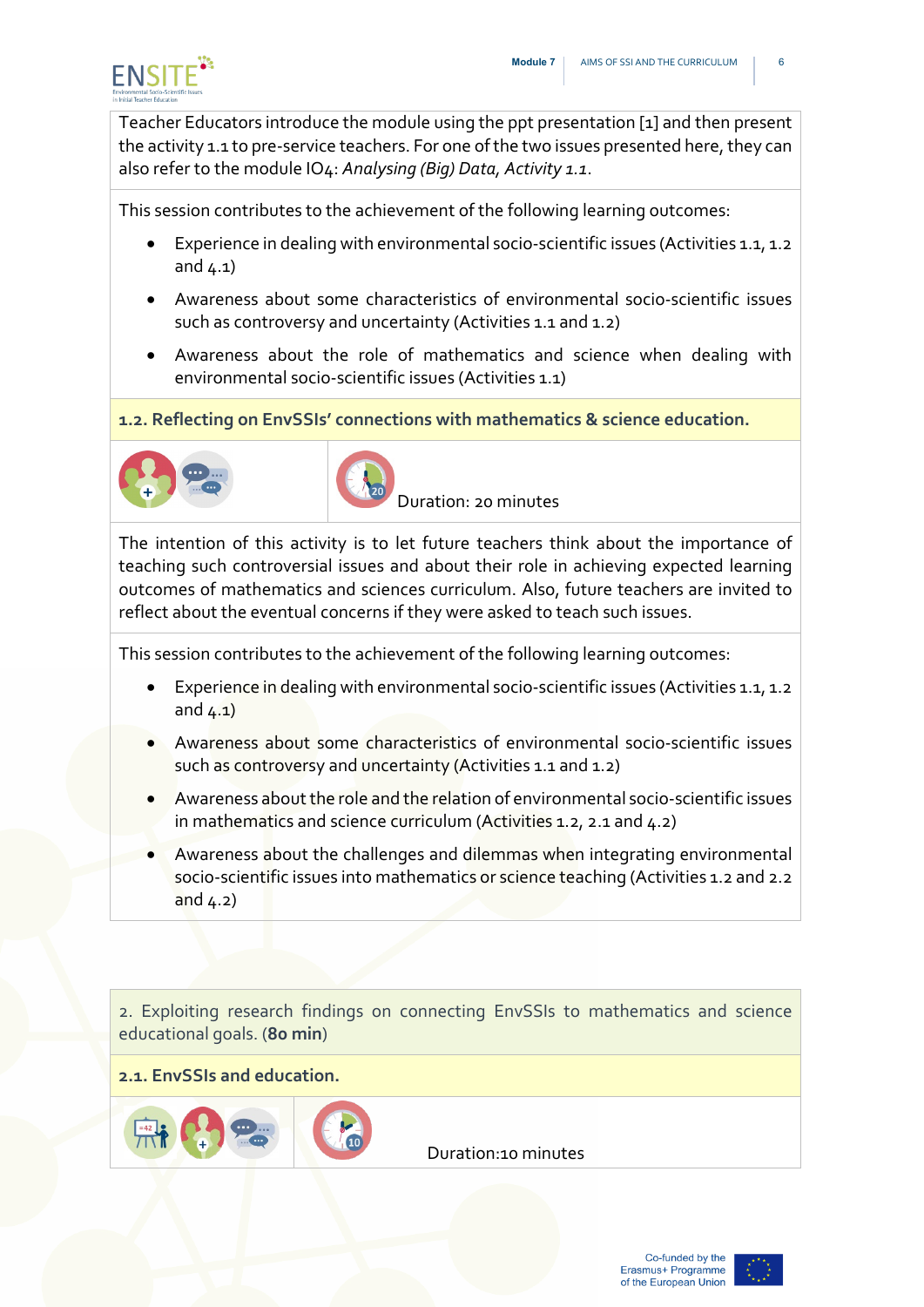

This activity provides future teachers by insights about the theoretical background of the SSI movement and its relation to STEM. Also, it allows them to discover different aspects of socio-scientific issues and their role in the environmental education. Then, future teachers, working in groups, have to reflect on how this type of issues could be related to the national curriculum.

This session contributes to the achievement of the following learning outcomes:

- Knowledge about aspects of socio-scientific issues and their role in the environmental education (Activity 2.1)
- Awareness about the role and the relation of environmental socio-scientific issues in mathematics and science curriculum (Activities 1.2, 2.1 and 4.2)
- **2.2. Readings on Teachers' challenges.**



Duration: 10 minutes

In this session, future teachers are invited to read about challenges and dilemmas that are faced when integrating EnvSSIs into mathematics or science teaching. Then, future teachers, working in groups, discuss and reflect on issues that they recognize to mathematics and science curriculum objectives and their enactment in the classroom.

This session contributes to the achievement of the following learning outcomes:

• Awareness about the challenges and dilemmas when integrating environmental socio-scientific issues into mathematics or science teaching (Activities 1.2, 2.2 and 4.2)

**2.3. Example of enacting EnvSSIs in classroom: The case of role-playing scenario.**





Duration: 10+20 minutes

The intention of this session is to provide future teachers with the knowledge and skills to enact EnvSSIs in classroom with the special case of role-playing scenario. Given some examples, future teachers will discuss in groups and reflect on how to enact EnvSSIs in classroom in terms of the school subject, the resources used, the content knowledge and curriculum aims and the design of a role-playing scenario. Afterwards, they are given an example of a role-playing scenario and, working in groups, they are asked to analyse it. Finally, they are asked to design by groups their own role-playing scenario related to an environmental socio-scientific issue and to analyse it.

This session contributes to the achievement of the following learning outcomes:

- Knowledge on how to enact environmental socio-scientific issues in classroom (Activity 2.3)
- Skills on how to design and analyse a role-playing scenario (Activity 2.3)

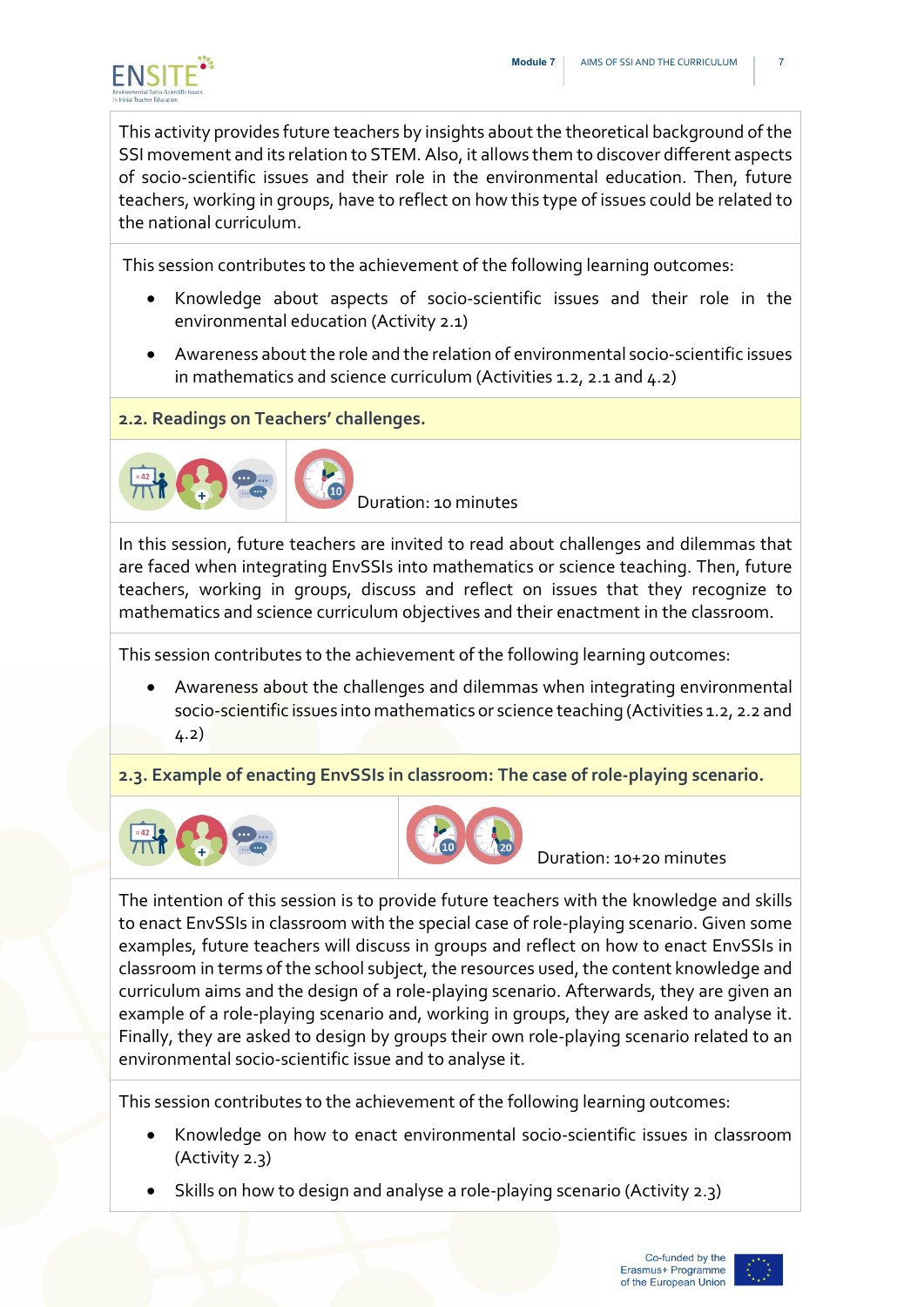

### **2.4. Theoretical frameworks for analysing students' arguments.**



Duration: 30 minutes

The intention of this session is to provide future teachers by some theoretical frameworks for analysing students' arguments. Teacher educators introduce first the Toulmin's framework and Belova et al.'s framework to the students. For the Toulmin's framework, they can also refer to the module IO2: *Reasoning, Argumentation & Critical Thinking*.

Then, utilising these two frameworks, future teachers are asked to analyse a student's response to a specific environmental socio-scientific issue.

This session contributes to the achievement of the following learning outcomes:

• Skills on how to analyse students' arguments in response to a socio-scientific issue (Activity 2.4)

3. Experiencing how to enact EnvSSIs in mathematics and science classrooms.(**120 min**)

**3.1. Dealing with the Paper or Plastic Bag issue: Role-playing scenario & Positioning Theory.**



Duration:60 + 20 minutes

In this session, future teachers will play a role scenario based on a universal environmental issue, and then they will reflect on their debate from teacher's perspective.

To this end, future teachers first reflect on the issue: "Are plastic bags or paper bags better for the environment?" by reading an extract of a newspaper that compares both bags. Then, working in three groups, they are supposed to form a debate and prepare a recommendation to the City Council. Afterwards, taking into account the Positioning Theory, they have to think about how to handle a debate and how to manage the different storylines created in the debate.

This session contributes to the achievement of the following learning outcomes:

- Experience in debating and in argumentation (Activity 3.1)
- Knowledge in handling a debate in classroom and in managing the different storylines in a debate (Activity 3.1)

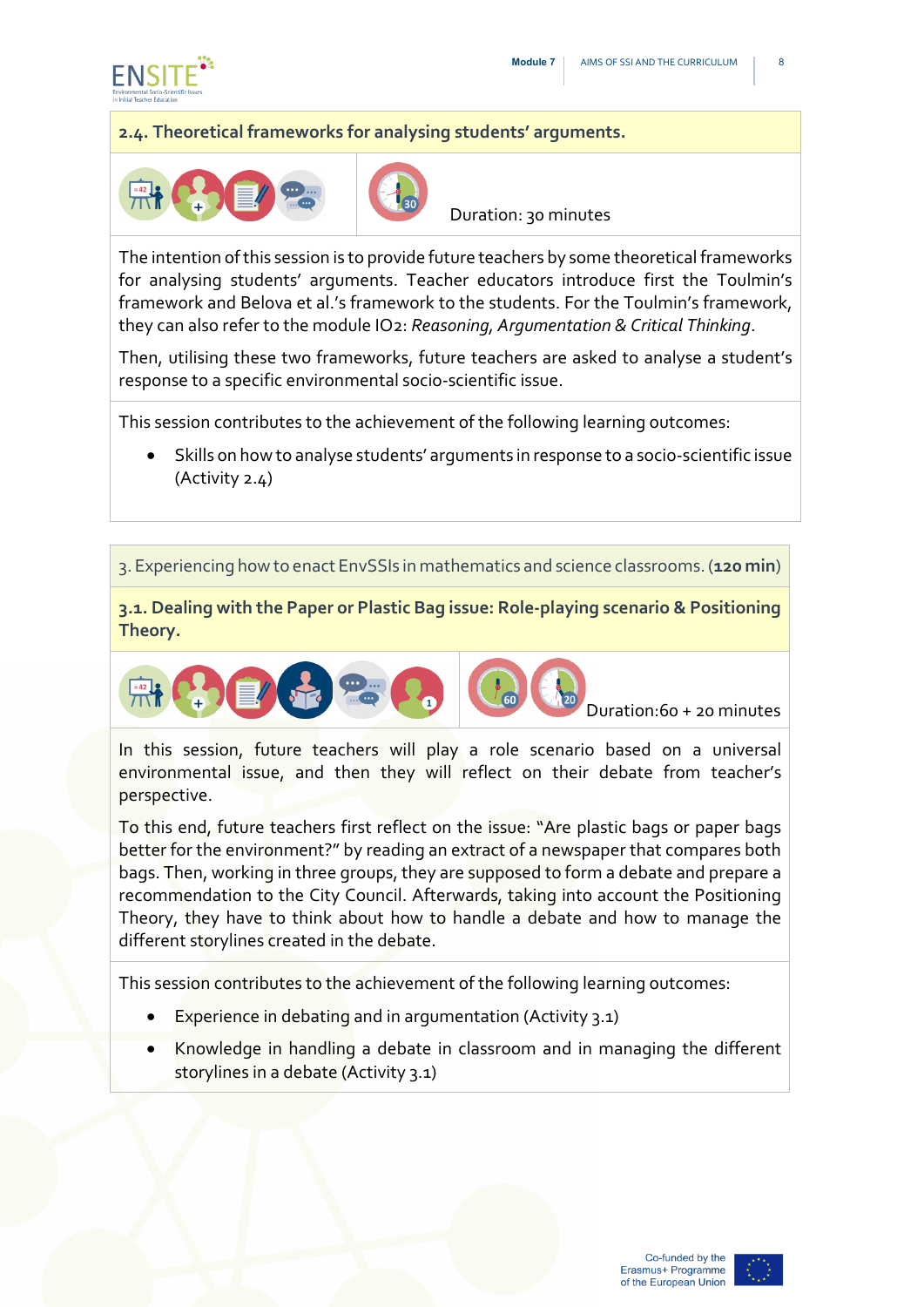

**3.2. Dealing with a specific Lake Drainage and re-creation issue: Multiplicity of the factors & "Uncertainty".**





Duration:20 + 20 minutes

In this session, future teachers will deal with a national environmental issue for Greece, which is the drainage and re-creation of a lake. First, future teachers are invited to review the multiple factors involved in the decision to drain the lake, the consequences of the drainage and the decision to re-create the lake. Then, they have to identify aspects of mathematics and science teaching related to this issue. They, also, have to think about the "uncertainty" involved in this issue and consider how they can deal with it in a classroom lesson.

This session contributes to the achievement of the following learning outcomes:

- Awareness about the multiplicity of factors that could be involved in an environmental socio-scientific issue (Activity 3.2)
- Skills on how to identify aspects of mathematics and science teaching related to an environmental socio-scientific issue (Activity 3.2)
- Awareness about how to deal with the uncertainty while teaching environmental socio-scientific issues (Activities 3.2 and 4.2)

4. Implementing an EnvSSI-based maths and sciences lessons and connecting it to the national curriculum. (**120 min**)

#### **4.1. Lesson design.**





Duration: 15 minutes + 60 minutes homework

In this session, future teachers, working in groups, are expected first to select an environmental SSI from their own choice, and to reflect on this issue by describing its aspects and identifying connections with the national curriculum. Then, they are asked to design a lesson which deals with the SSI they selected before taking into account some given criteria for assessing the lesson designs.

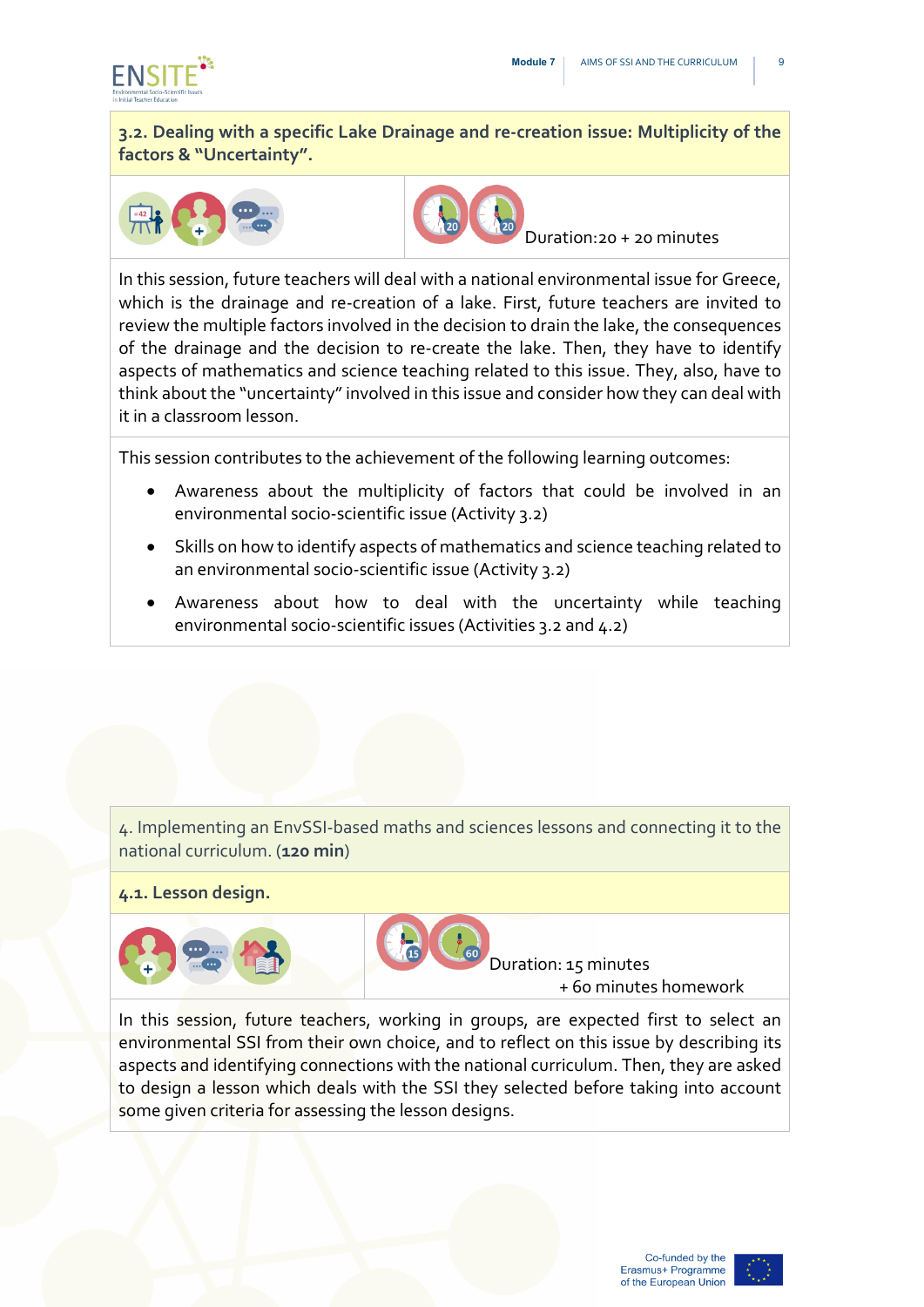

This session contributes to the achievement of the following learning outcomes:

- Experience in dealing with environmental socio-scientific issues (Activities 1.1, 1.2 and 4.1)
- First knowledge and skills on how to implement a mathematics or science lesson based on an environmental socio-scientific issue (Activity 4.1)

**4.2: Reflecting on the lesson designs.**





Duration: 45 minutes

In this session, future teachers are asked first to present their lesson designs to the overall classroom. Then, they are invited to discuss in groups about the mathematical or scientific knowledge involved in their lesson design, and about the possible connections between the EnvSSI chosen and the curriculum. In addition, they will have to think about the uncertainty of the issue dealt with in their lesson design, and to discuss about the difficulties encountered when designing the lesson.

This session contributes to the achievement of the following learning outcomes:

- Awareness about the role and the relation of environmental socio-scientific issues in mathematics and science curriculum (Activities 1.2, 2.1 and 4.2)
- Awareness about how to deal with the uncertainty while teaching environmental socio-scientific issues (Activities 3.2 and 4.2)
- Awareness about the challenges and dilemmas when integrating environmental socio-scientific issues into mathematics or science teaching (Activities 1.2, 2.2 and  $4.2$ )

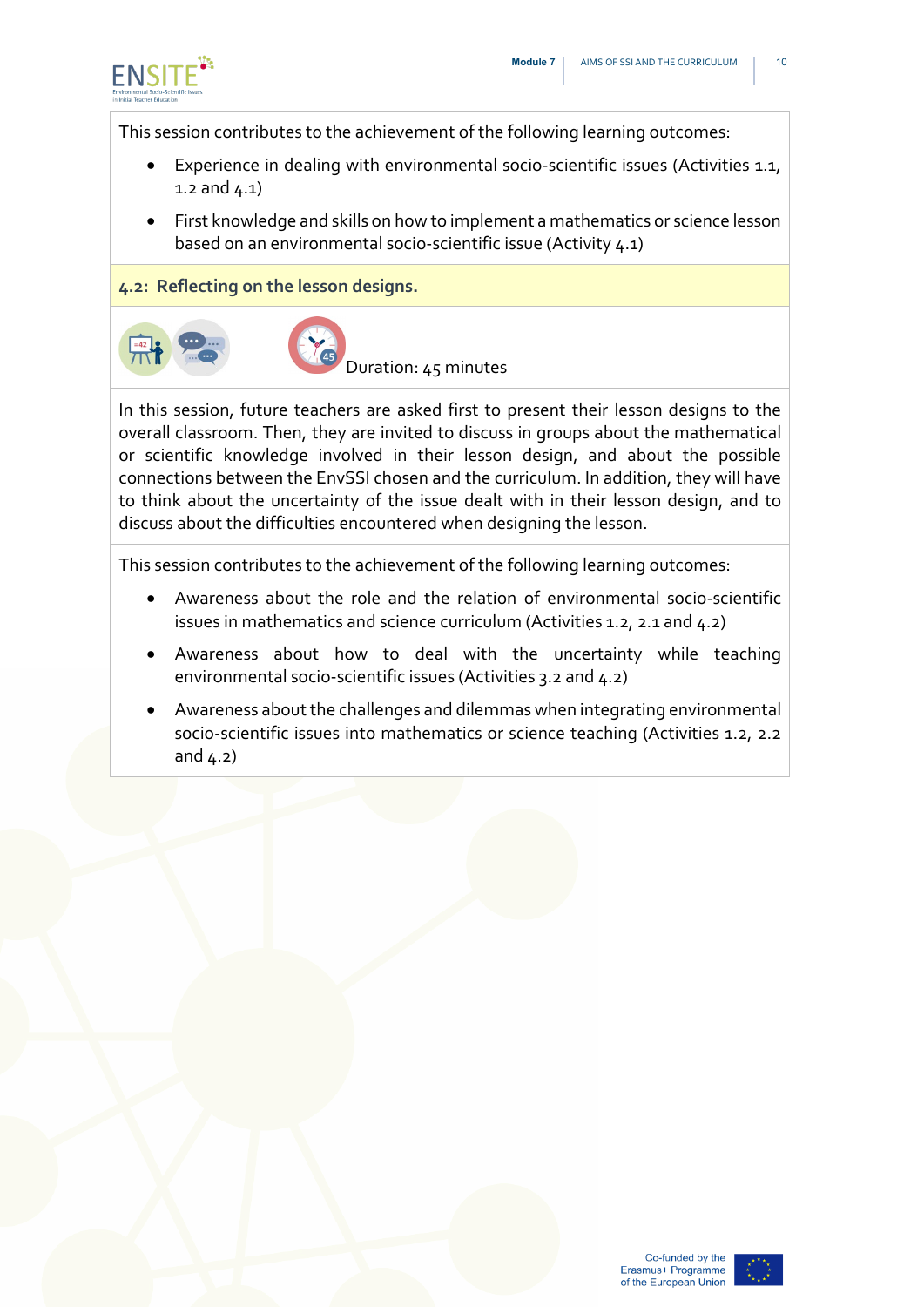

### **Materials and resources**



Presentation (pptx). Teacher Educator "Socio-Scientific Issues (SSI), aims of SSI and the curriculum"



Readings and students' handouts

Access to computers for internet research and collaborative work



### **Granularity**

- In Activity 1.1 and Activity 1.2 skip some questions.
- Skip Activity 2.1.
- Skip one of the two tasks in Activity 2.3.
- In Activity 3.1 skip the reflections in Task 2.
- Skip Task 2 in Activity 3.2.
- Skip some reflection questions in Activity 4.2.

### **References**

- Barwell, R. (2013). The mathematical formatting of climate change: critical mathematics education and post-normal science. Research in Mathematics Education,  $15(1)$ ,  $1-16$ .
- Belova, N., Eilks, I., & Feierabend, T. (2015). The evaluation of role-playing in the context of teaching climate change. International Journal of Science and Mathematics Education, 13(1), 165-190.
- Bossér, U., & Lindahl, M. (2019). Students' positioning in the classroom: A study of teacher-student interactions in a socioscientific issue context. Research in science education, 49(2), 371-390.

Dawson, V., Carson, K. (2020). Introducing Argumentation About Climate Change Socioscientific Issues in a Disadvantaged School. Res Sci Educ 50, 863-88.

Höttecke, D., Hössle, C., Eilks, I., Menthe, J., Mrochen, M., Oelgeklaus, H., & Feierabend, T. (2010). Judgment and decision-making about socio-scientific issues: